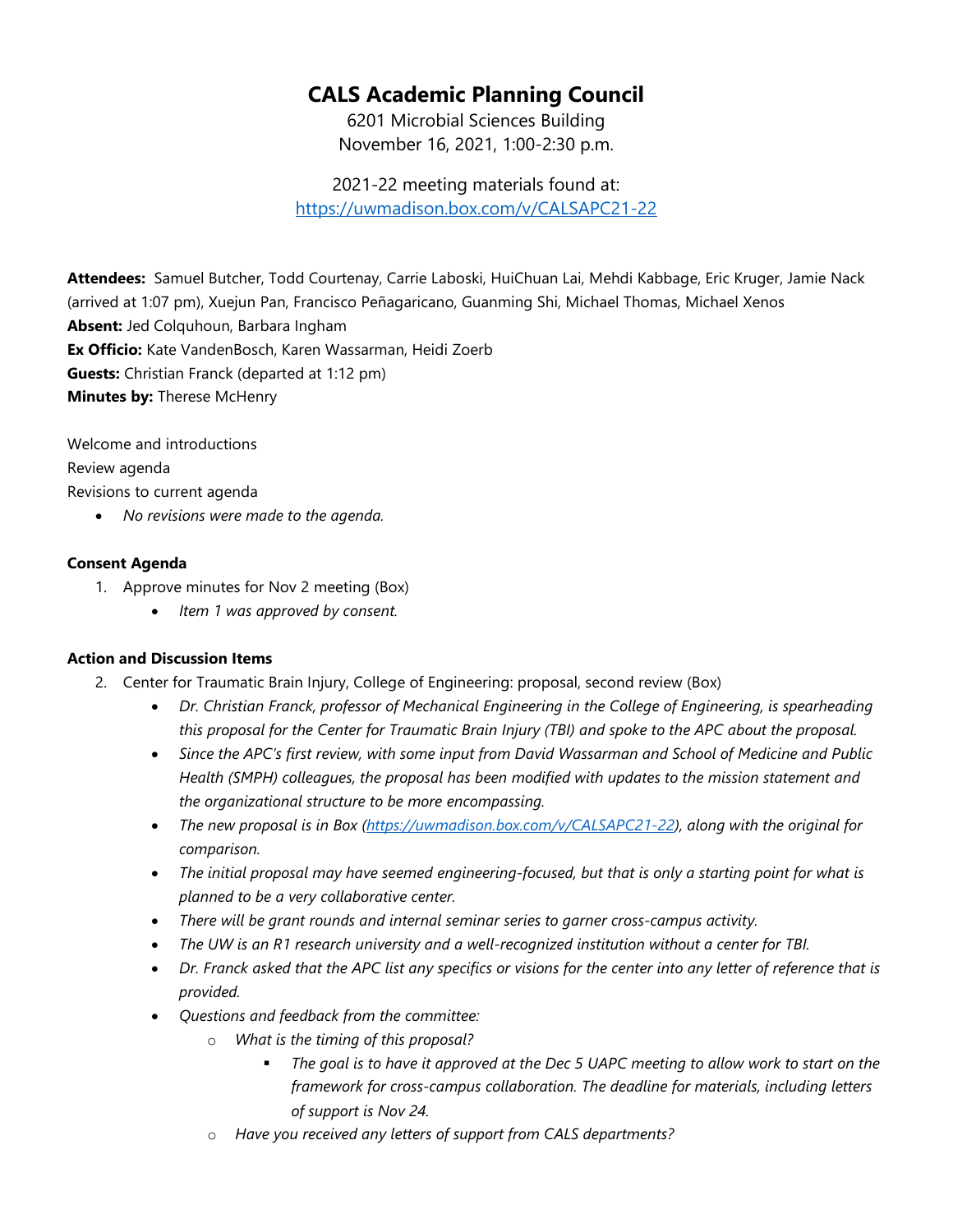- *This is not known at this time and would have to be confirmed in Dr. Franck's Box folder.*
- o *What potential do you see for collaboration?*
	- *There are ways for units to come together to think of larger funding structures such as National Institutes of Health (NIH) type-P grants.*
	- *There will be diverse funding representation but funding will be heavily carried by NIH and the Department of Defense large scale, multi-PI grants.*
	- **•** Much of the work to initiate collaboration will be initially on Dr. Franck but he is hoping *to have a co-leader, potentially from CALS.*
	- *This center would work to convene different college/school leaders in the same room and facilitate discussions.*
- o *The diagram in the proposal shows names of group leads. Is this a proposal or something already existing?*
	- *The Office of Naval Research-funded Panther program, referenced in the proposal, has been using this structure which has worked quite well for the 24 PIs. It is a large, multi-PI, multi-institutional grant that has been held for 4 years.*
	- *The Panther program will constitute one unit of the Center for TBI but does not dictate the structure for the whole center but could be used if it works well.*
- o *The initial proposal had more of a focus on the prevention of injury. Is this still the case?*
	- *The focus has broadened to include the mechanisms of injury and biologic components.*
	- **FBI** has been largely correlated but research is not deterministic enough to be prevented. *One must understand pathway biology and the mechanisms of injury to help in preventative measures.*
	- *The center will look at the biology involved in long-term effects of TBI and neurobiologic and neuro-psychologic consequences that fall under the TBI spectrum.*
- *Following Dr. Franck's visit, the APC had the below discussion relative to providing a letter of support.*
	- Without any historical feel for what has constituted a center in terms of outside funding, how *does this proposal compare to other center efforts?*
		- *There have been only one or two center proposals a year. The most recent ones we've seen have come from SMPH.*
		- *Centers are formed when there is a critical mass of interest and expertise.*
		- *It appears that the sentiment is that by creating UW center, they can compete for multi-PI awards.*
		- *This proposal is similar to the Center for Biomedical Swine Research and Innovation and the UW-Madison Comprehensive Diabetes Center seen by APC in the past few years.*
		- *There are federal funds that will fund a research center as a project. The center should be a durable entity.*
		- *It seems like the proposal for this center wants to attain that durable entity status and collaboration but collaboration is not there yet.*
- *Motion to supply a letter of support: Kruger/Butcher*
- *Vote: 12-0-0*

## **Informational Items and Announcements**

3. CALS academic program marketing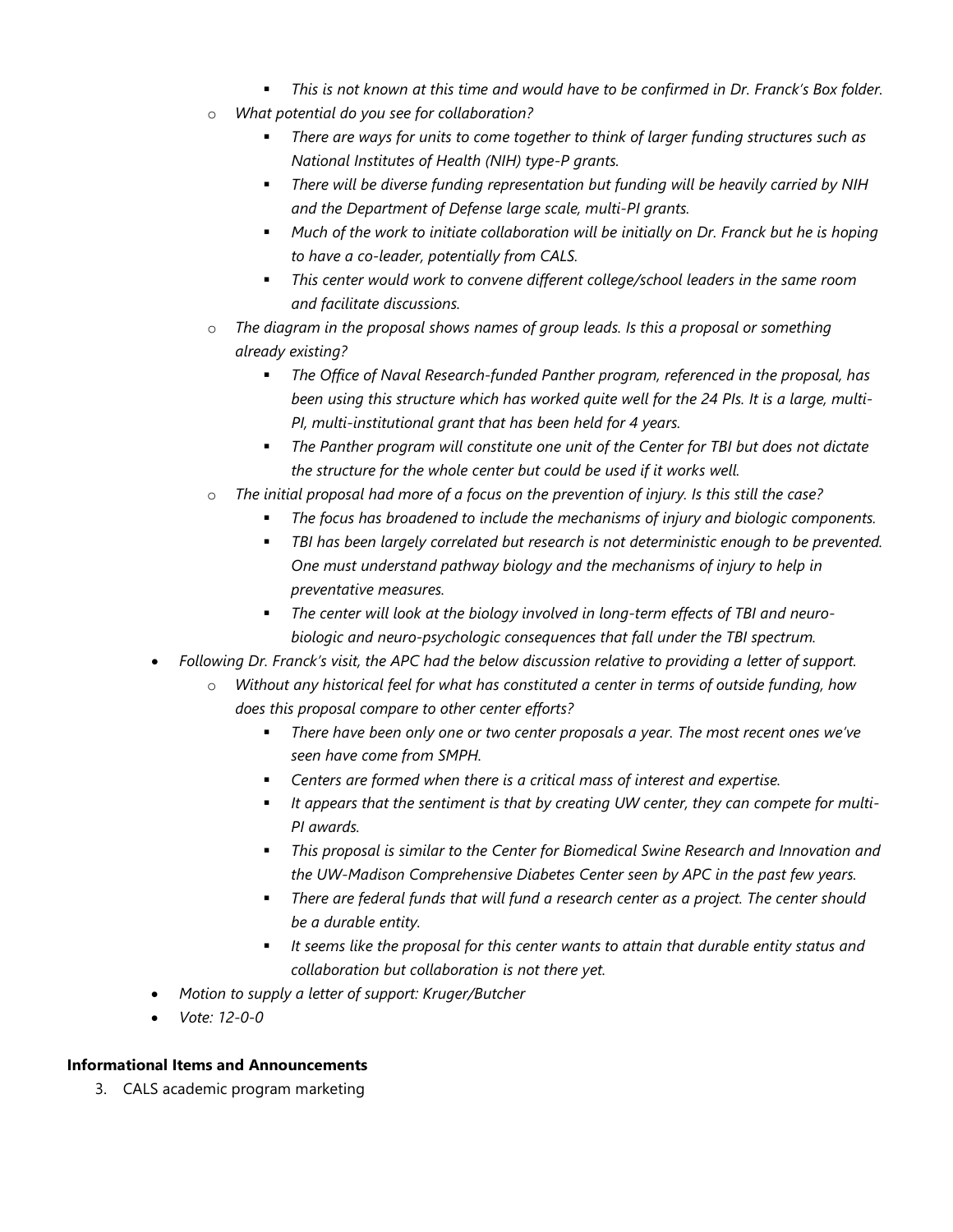- *Karen Wassarman and Heidi Zoerb spoke about a multi-year initiative that Academic Affairs and External Relations have been working on in cooperation with Admissions. The project builds a framework of new vocabulary and materials to use as we communicate with prospective CALS students.*
- *The goal of the project is to increase undergraduate enrollment through improved program marketing and messaging.*
- *A PowerPoint presentation, a quantitative report commissioned by the university on prospective students, an outline of the copy used for the new language in Guide, a college fact sheet and a sample department fact sheet were shared with the APC which can be found in Box at: [https://uwmadison.box.com/v/CALSAPC21-22.](https://uwmadison.box.com/v/CALSAPC21-22)*
- *In summary, there will be new and consistent language used in new marketing materials and in Guide to help focus incoming students and families on what CALS can offer.*
- *Questions and feedback from the committee:*
	- o *Who is the target audience?*
		- *Admissions targets starting at high school sophomores but really the target can be younger, even middle school.*
		- *Campus messaging and recruitment often targets the family of the student.*
		- *The better CALS can be at describing and talking about the college and what it offers, the better advocate Admissions can be for us.*
	- o *Are there more ways to get this into the community, across the state, beyond the webpage?*
		- *There are multiple levels of communication. We are first working on messaging and while getting the message out is crucial, a key step in that process is providing this improved messaging to Admissions.*
		- *All the materials and information are available to departments and the hope is that departments are using common messaging.*
		- **There is a fine line between recruiting, which is the function of Admissions, and talking** *about what CALS is.*
		- *Similar themes are interwoven in CALS's overall editorial. As an example, press releases often feature students and how they are engaging in the areas of study and signature student experiences to help demonstrate the opportunities students have.*
	- o *Can CALS have an event for Admissions staff to learn about the college in a more in-depth level, similar to the way that cross-campus advising works?*
		- *Academic Affairs staff act as liaisons between the college and Admissions and have many meetings.*
		- *This project provides a more cohesive piece of information for Admissions to understand and share.*
		- *Additionally, the Dean's Office has an annual meeting with the leadership of the Division of Enrollment Management to talk about trends.*
	- o *Are international students part of the target enrollment? The photos of alumni on the fact sheet do not appear representative.*
		- *Yes, they are included in target enrollment numbers as undergraduate students.*
		- *This happens centrally through Admissions at the campus level. There are some goals pertaining to enrollment but they aren't managed at a college level. CALS follows central campus guidelines about enrollment (example: in-state versus out-of-state student numbers).*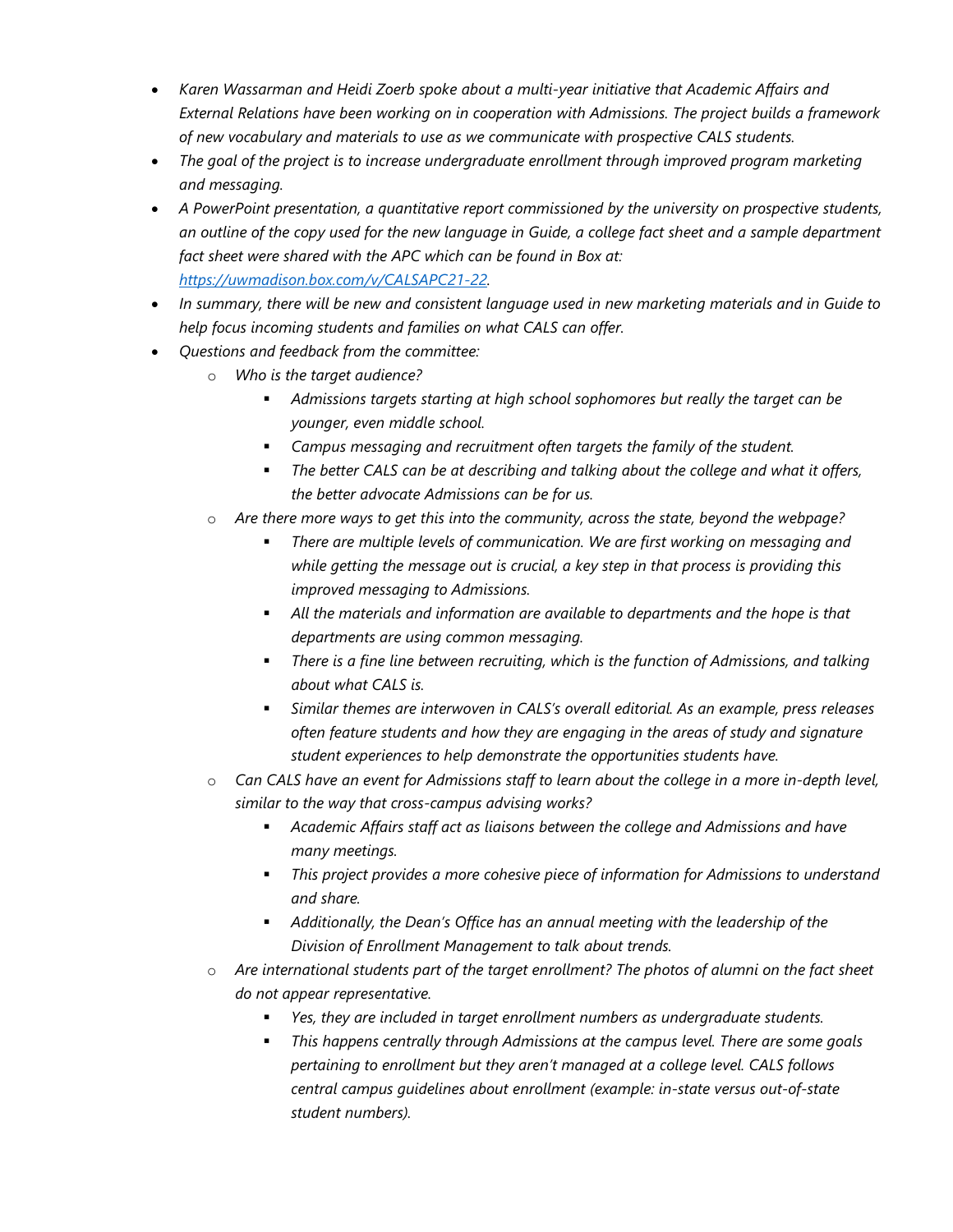- *There is a limited number of alumni photographs on each department's fact sheet; overall there will be representation.*
- o *Why will shared majors, such as biology and biochemistry, not have updated language in Guide? Will it be possible to modify Guide for students to know that they have a college choice in shared majors?*
	- *The agreement for Guide copy is that the content must stay the same for both majors if the major is shared in more than one school or college.*
	- *There will be fact sheets for shared majors to help illustrate what the major means in CALS.*
- o *Biological Systems Engineering (BSE) is the only engineering program in CALS and outside of the College of Engineering so there's reduced visibility. BSE receives a number of transfer students later who didn't realize there was an engineering program in CALS.*
	- *This project is sensitive to that concern and has a BSE alum on the college fact sheet.*
- o *If schools and colleges are competing for any enrolled students, could CALS target enrolled international students?*
	- *Recruitment is the job of Admissions and CALS won't turn away any enrolled and interested students.*
- o *Will fact sheets be completed for cross-college majors?*
	- *Yes, the fact sheet for Environmental Sciences is in progress with others to follow.*
- o *This is a good initiative. Might you consider having each department make a brief 5-minute video to use on websites to garner interest?*
	- *We have talked about efficient and effective ways to make short videos as it's agreed that they can be a persuasive tool, but at this time we are not ready to undertake that.*
	- *Videos, similar to the marketing project, should have consistencies to them.*
	- *If you have ideas on how to implement a video project, please send feedback to Heidi Zoerb.*
- o *CALS enrollment has steadily decreased. Is there a good explanation for this?*
	- *Karen Wassarman and Kate VandenBosch are working on a project to look at data from various sources. Examples are comparing CALS majors against similar majors on campus (CALS biology vs L&S biology) or looking at recruitment of and movement of admitted students.*
	- *Not all majors follow the same trends and we do have majors in CALS that are showing growth.*
- o *How do we compare in undergraduate enrollment and trends across universities?*
	- *The national data is looked at in aggregate though we may be able to ask Admissions if we have specific questions. There is not a way to make direct comparisons to peer colleges and their trends.*
- o *What if students don't have the minimum grades to be admitted to UW-Madison?*
	- *Admissions and the UW pride themselves on bringing in students from all over the state, and Admissions does a holistic review of application materials.*
	- *Some CALS majors have a process that includes additional reviews of student application materials.*
	- *This isn't a big part of our concern about increasing first year students.*
- 4. COVID-19 updates